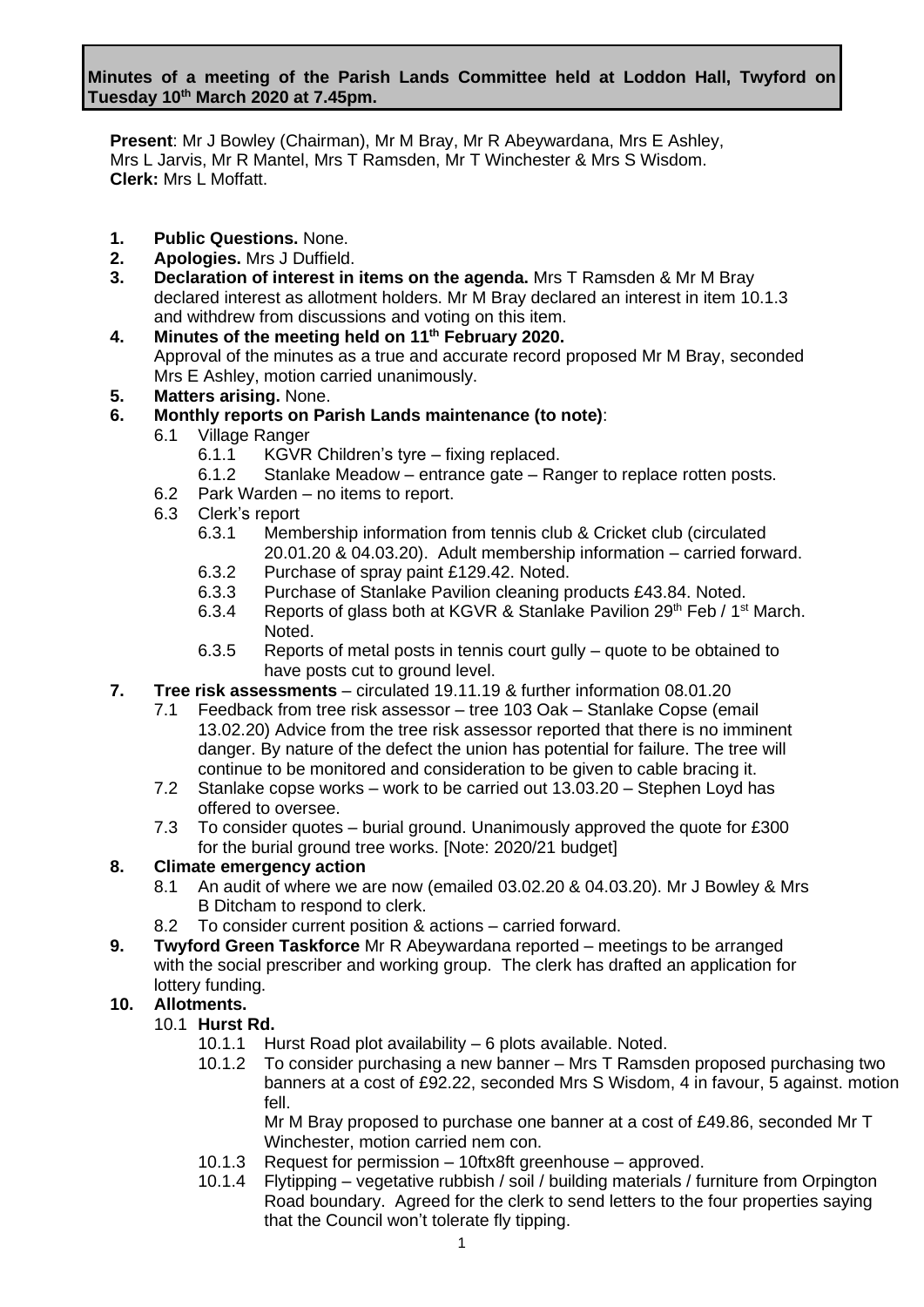# 10.2 **London Rd.**

10.2.1 London Road plot availability – 1 available. Noted.

# **11. Millennium Garden, Jubilee Corner, Burial Ground & War Memorial.**

- 11.1 Report on cremations & burials. Noted.
- 11.2 Report on memorials. Noted.
- 11.3 Options for woodland remembrance garden and book report on memorial book charges & overall feasibility - carried forward.
- 11.4 Book swap cupboard to report any update carried forward.
- 11.5 To consider online mapping of burial ground information to consider quote (circulated 17.01.19). Link to Parish Online circulated 12.02.20. Agreed for the Parish Online software to be considered by the Finance Committee as this will benefit all committees. Burial ground mapping idea to be archived for the time being pending progress of Parish Online Software.
- 11.6 Jubilee Corner tree works completed photos circulated 09.03.20.
- 11.7 Fence repairs completed photos circulated 17.02.20.
- **12. Bell Corner & Polehampton Corner** no items to report.

# **13. King George V Recreation Ground.**

- 13.1 CCTV link to 3 quotes circulated 03.09.19 GCD Security felt that the tests on 10.02.20 were successful. Photos and videos have been passed to the clerk and will be circulated.
- 13.2 Playground reports and quotes for repairs KGVR & Stanlake Meadow February reports awaited.
- 13.3 New hedge parallel to Longfield Road hedge carried forward.
	- 13.3.1 To arrange meeting with contractor
	- 13.3.2 To liaise with local schools possible involvement
- 13.4 Tennis Club
	- 13.4.1 Overgrowth from Sycamores quote for stump grinding carried forward.
	- 13.4.2 Flooding at the tennis club entrance gate agreed for a quote for remedial work to be sought – the tennis club asked for this to be put on hold pending proposals to be put to the Council.
	- 13.4.3 Feedback from meeting on court surface following clean. Mr M Bray reported that the surface weathering is due to the aging process and is as good as can be expected. The contractors suggest repainting the courts next season.
- 13.5 Twycombe Lodge rent review decision to be made next month. Clerk to follow up with Ballards, consult Romans and look at Zoopla.
- 13.6 Resident request to make (easterly) path wider (photos circulated 03.03.20) Agreed in the first instance for the Ranger to explore whether the path extends under the mud debris at the side of the path. If so, Clerk to obtain quote for clearance of the side of the path.
- 13.7 Waste arrangements move to Volker. Noted.
- 13.8 Permission for Easter Egg Hunt 28.03.20 approved.

# **14. Stanlake Meadow.**

- 14.1 Cricket club agreement Cricket Club feedback carried forward.
- 14.2 Copse project update
	- 14.2.1 Twyford forest update £2800 was raised on the crowd funding, £500 is to be donated by the Liebreoch Foundation Charity and further orders have been received in response to the RG10 article. The clerk is meeting with Mrs R Howard and Mr S Loyd to plan the tree layout and also to plan the lectern information board.
	- 14.2.2 Lectern sign update (as above)
	- 14.2.3 To consider purchasing rustic bird boxes £30, RSPB robin box £14, rustic bug boxes £18, RSPB Tawny Owl box £95, RSPB tit box £16 Proposed Mrs S Wisdom, seconded Mrs L Jarvis to purchase a Tawny Owl Box and bug box at a cost of £113 plus postage. Motion carried unanimously. Agreed to consider purchasing a bench – clerk to obtain a quote from Winson Woodcraft.
	- 14.2.4 Planting day Saturday  $28<sup>th</sup>$  November. Mrs R Howard had planned to